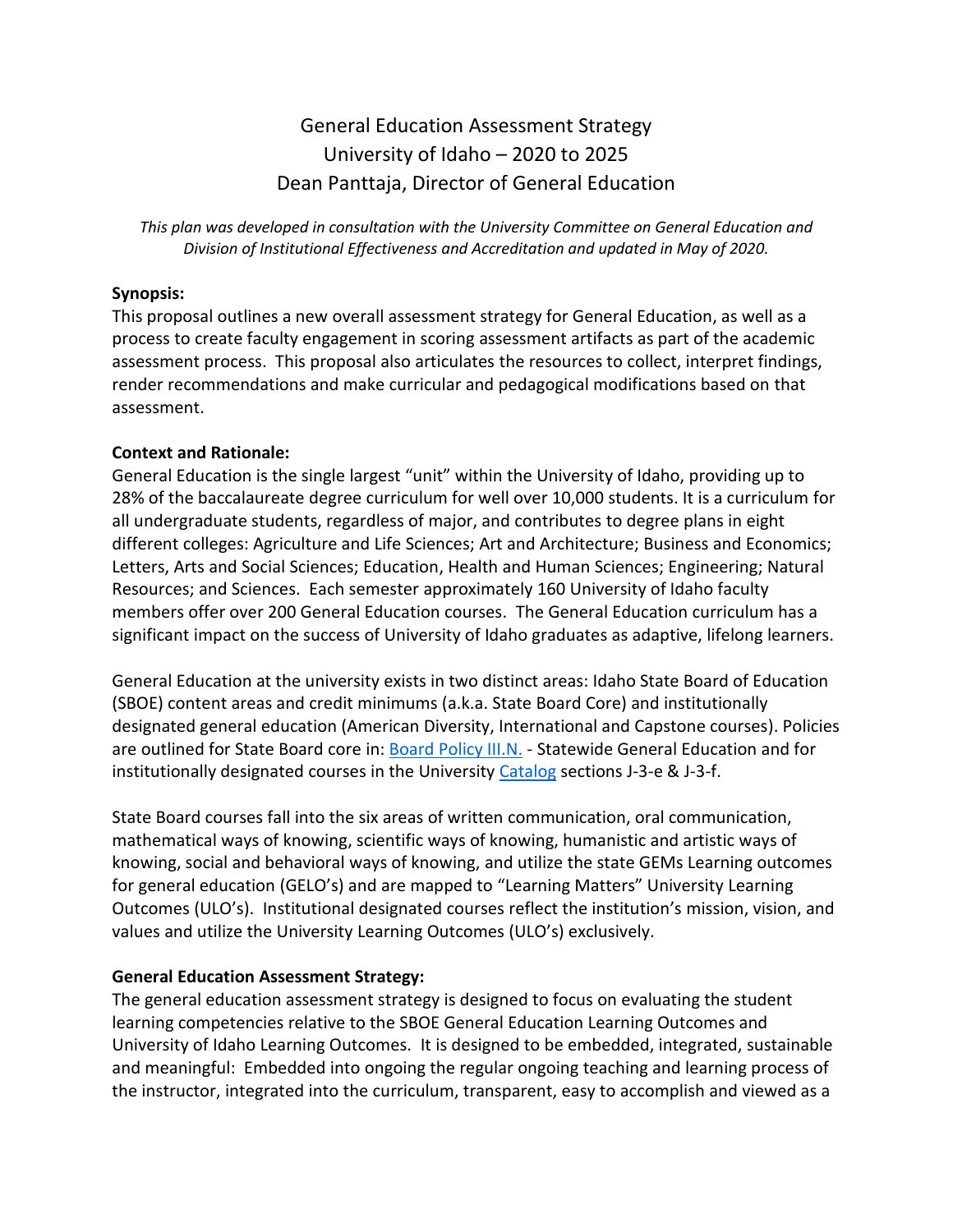meaningful scholarly activity connected to teaching and learning. As a two-fold assessment strategy, this plan is designed to assess:

- 1. Specific General education courses (e.g., ENGL 102) or SBOE GEM areas (e.g., Humanities) in response to addressing both SBOE purpose and to assess the overall SBOE learning competencies.
- 2. Determine the progress of individual students (utilizing disaggregated data) from their first year (initial) through their third year (mid-point) and culminating with the senior year educational experience through the institutionally designated core requirements.

The General Education assessment strategy for both areas (Board Core & Institutionally Designated Courses) will entail a combination of four primary assessment tools:

- 1. Disaggregated assessment of artifacts/signature works by individual faculty (direct).
- 2. Rotating Syllabi Review by area conducted by GEAC (indirect).
- 3. Satisfaction data from the Graduating Senior Survey & NSSE conducted by IEA (indirect)
- 4. Senior focus groups, Alumni post surveys, or other survey data as conducted by either UCGE or UAAC (indirect).

#### **Faculty Led Assessment**

#### **Over-arching Process:**

Individual faculty evaluation of either artifacts or signature works that are tied to learning outcomes in support of program learning outcomes which are self-benchmarked, and which utilize and report on disaggregated student data. The criteria are Exceeds, Meets, Partially Meets or Does not Meet Expectations for the associated course learning outcomes. Reflection on changes to be made from the data, or changes that have been made previously, 'closes the loop'. Once established, this is an ongoing process. The director of general education will monitor this process and report on the results for all GEM areas annually to UCGE and Senate for discussion and action.

### **Specific assessment of artifacts/signature works by individual faculty:**

This assessment model is designed for all general education courses under Regulation J-3-a to J-3-e. (State Board Core) and for institutionally designated core curriculum as outlined in J-3-f. & J-3-g. (American Diversity, International, and Senior Experiences / Capstones). It is meant to be meaningful, informed and reflective. It relies on faculty led engagement. There are three primary steps to this process:

- Faculty teaching in general education will select a signature assignment or artifact defined as containing two or more course learning outcomes.
- Faculty will enter the disaggregated data into Anthology (AMS) and reflect on the findings.
- Oversight will be provided by the University Committee on General Education (UCGE) and the Director of General Education for compliance and analysis of the evaluative process.
- Where appropriate, these will be further reviewed by specific discipline (e.g. Chemistry, English, or Communication) or at the college level (e.g. College of Science)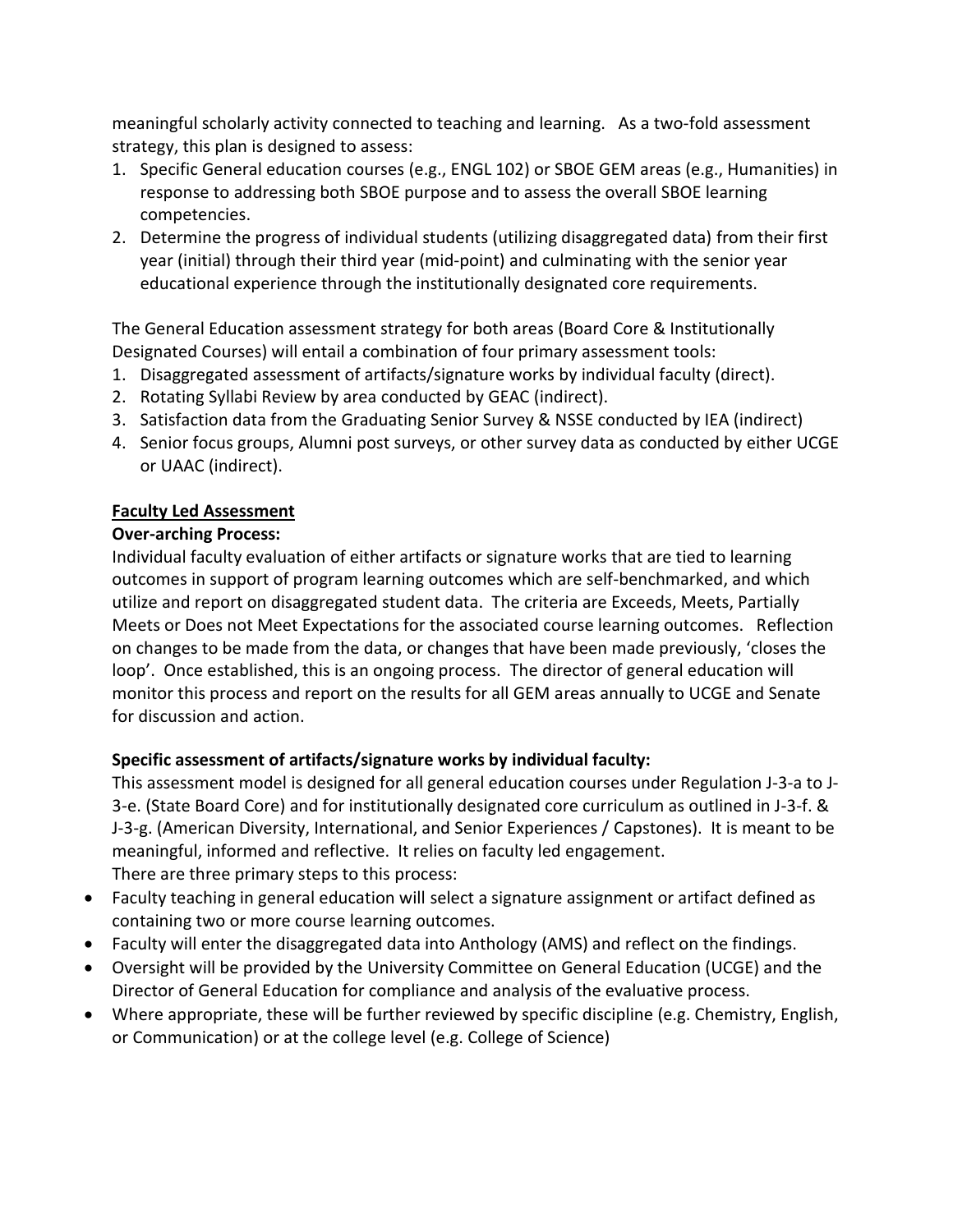The steps in this process are fully outlined here:

At the beginning of each semester, faculty will identify the course and signature assignment or artifact to be assessed. The assessment will be applied and the disaggregated data for that assessment will be entered into the Anthology system (AMS). The criteria used for this assessment are Exceeds, Meets, Partially Meets or Does Not Meet Expectations for the associated course learning outcomes. Faculty determine the rate of success for accomplishing each criterion and for the aggregate rate of acceptable accomplishment of the course learning outcomes for the applied assessment. After entry of the data, reflections are made as to potential changes to either instructional methodology or the assessment tool to reach selfdetermined instructor benchmarks. If previous changes have been made for this assessment tool, reflections on the success of the changes, or further corrections 'closes the loop' on the assessment process. UCGE and the Director of General Education will monitor the completion rate and efficacy or the assessment. Any course not participating in this process will be subject to further investigation and possible removal from general education at the discretion of the Vice Provost of Academic Initiatives.

#### **Resources:**

With a curriculum entirely developed and sponsored by the faculty from eight colleges, and unlike other university units, general education does not have a dedicated set of faculty lines from which to draw faculty resources and time to implement this assessment strategy. This makes it wholly dependent on established committee work (UCGE, UAAC, UCC, etc.), which is problematic at this scale. However, if utilized in tandem with a faculty self-reported module in our new administrative management system (AMS) *Anthology* and imbedded in *Canvas* our new learning management system (LMS) then that data could be added to both our student satisfaction and course surveys from our instructional management system (IMS) *Banner* and the additional surveys of seniors and alumni by GEAC. With all of this information we will be able to accomplish these goals for the assessment of general education. Reward structures for exemplary work and policies regarding recognition that this is part of teaching will need to be established. Policies for non-participation in assessment of general education will need to be addressed as well.

|                                | <b>Announce Review</b> | <b>Begin Review</b> | <b>Conclude Review</b> |
|--------------------------------|------------------------|---------------------|------------------------|
| Am. Diversity<br>International | <b>Fall 202</b>        | Spring 2021         | <b>Fall 2021</b>       |
| Social Sciences                | <b>Fall 2021</b>       | Spring 2022         | <b>Fall 2022</b>       |
| Science / Math                 | <b>Fall 2022</b>       | Spring 2023         | <b>Fall 2023</b>       |
| <b>Humanities</b>              | <b>Fall 2023</b>       | Spring 2024         | <b>Fall 2024</b>       |

#### **Syllabi Review Rotation Schedule** (Approved 01/14/2021)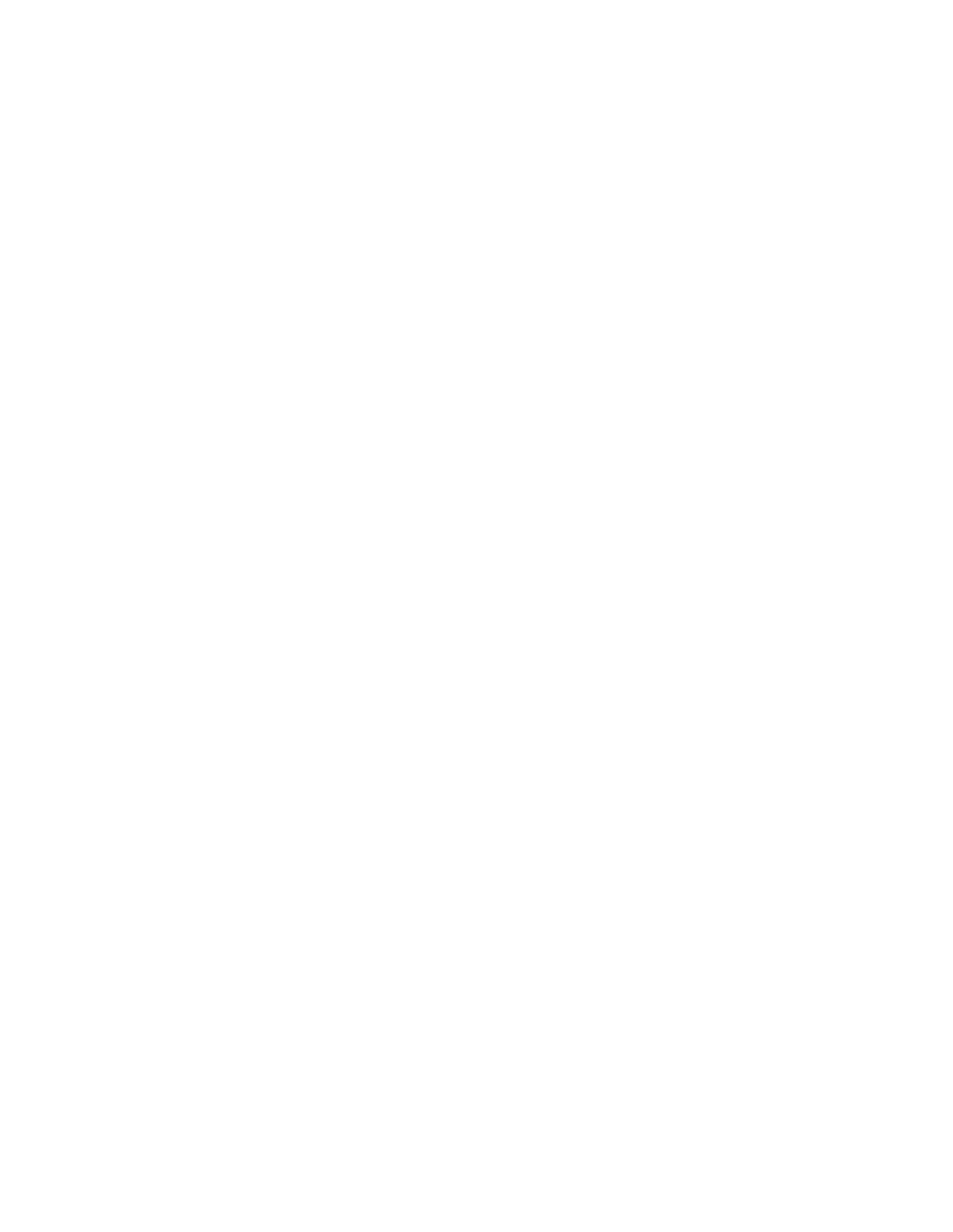# **SBOE GEM Competencies (2022) Mapped to University Learning Objectives:**

### **Written Communication**

Upon completion of a course in this category, students are ablet to demonstrate the following competencies:

- Use flexible writing process strategies to generate, develop, revise, edit, Proofread, and edit texts**. (Communicate)**
- Adopt strategies and genre appropriate to the rhetorical situation. **(Learn & Integrate)**
- Use inquiry-based strategies to conduct research that explores multiple and diverse ideas and perspectives, appropriate to the rhetorical context**. (Think & Create)**
- Use rhetorically appropriate strategies to evaluate, represent, and respond to the ideas and research of others. **(Think & Create)**
- Address readers' biases and assumptions with well-developed evidence-based reasoning. **(Think & Create)**
- Use appropriate conventions for integrating, citing, and documenting source material. **(Learn & Integrate)**
- Read, interpret, and communicate key concepts in writing and rhetoric. **(Learn & Integrate) + (Communicate)**

### **Oral Communication**

Upon completion of a course in this category, students are able to demonstrate the following competencies:

- Research, discover, and develop information resources and structure spoken messages to increase knowledge and understanding. **(Learn & Integrate)**
- Research, discover, and develop evidence-based reasoning and persuasive appeals for ethically influencing attitudes, values, beliefs, or behaviors. **(Think & Create)**
- Adapt spoken messages to the diverse personal, ideological, and emotional needs of individuals, groups, or contexts. **(Communicate)**
- Employ effective spoken and nonverbal behaviors that support communication goals and illustrate self-efficacy. **(Communicate)**
- Listen in order to effectively and critically evaluate the reasoning, evidence, and communication strategies of self and others. **(Communicate)**
- Demonstrate Knowledge of key theories, perspectives, principles, and concepts in the Communication discipline, as applied to oral communication. **(Learn & Integrate)**

## **Mathematical Ways of Knowing**

Upon completion of a course in this category, a student is able to demonstrate the following competencies:

- Interpret mathematical concepts. **(Learn & Integrate)**
- Represent information/data. **(Learn & Integrate)**
- Use appropriate strategies/procedures when solving mathematical problems. **(Think & Create)**
- Draw and support appropriate conclusions. **(Think & Create)**